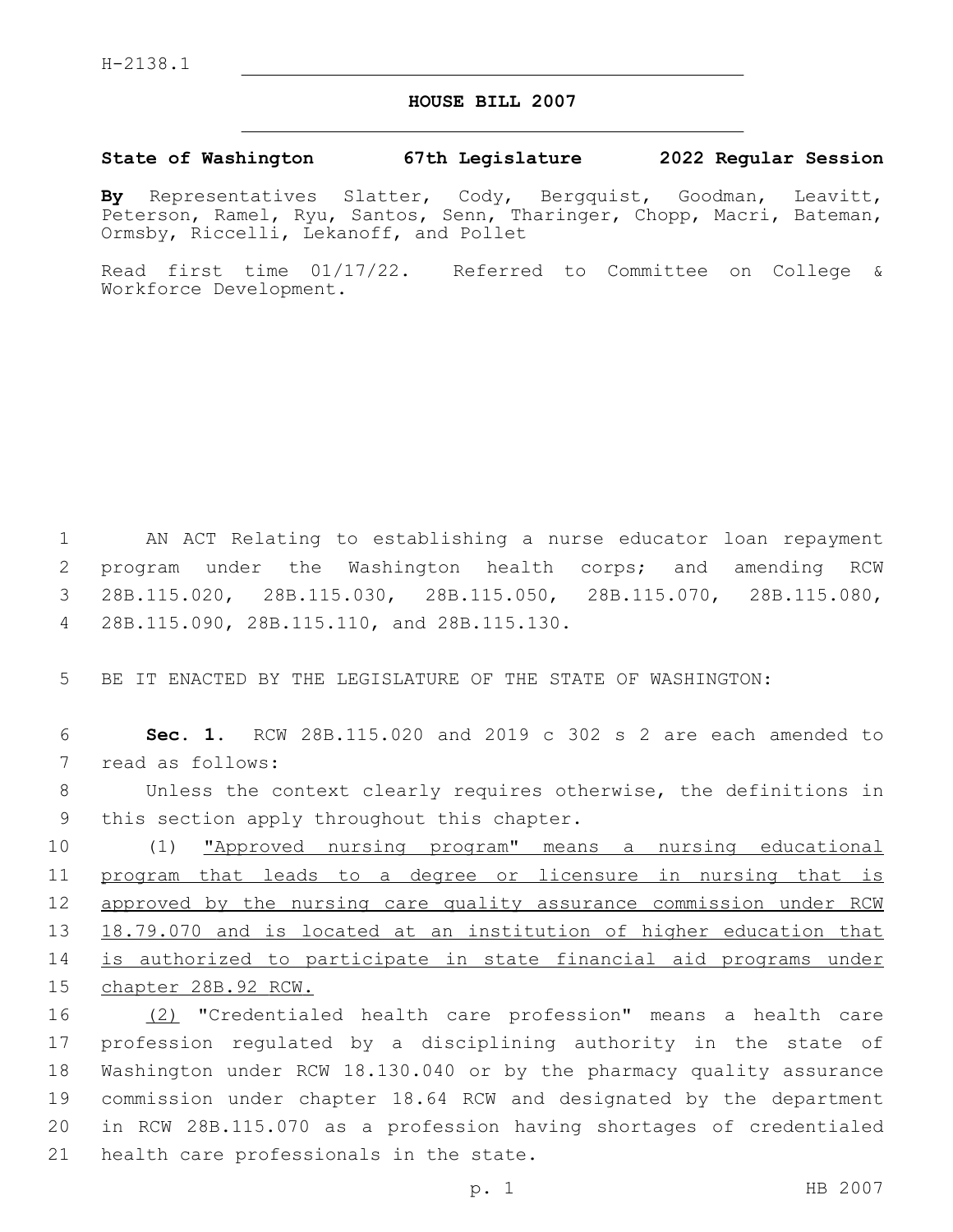1 (( $(2)$ )) (3) "Credentialed health care professional" means a person regulated by a disciplining authority in the state of Washington to practice a health care profession under RCW 18.130.040 or by the pharmacy quality assurance commission under chapter 18.64 5 RCW.

6  $((+3))$   $(4)$  "Department" means the state department of health.

7 ((+4))) (5) "Eligible education and training programs" means education and training programs approved by the department that lead to eligibility for a credential as a credentialed health care 10 professional.

11 (((45)) (6) "Eligible expenses" means reasonable expenses associated with the costs of acquiring an education such as tuition, books, equipment, fees, room and board, and other expenses determined 14 by the office.

 $((+6))$   $(7)$  "Eligible student" means a student who has been accepted into an eligible education or training program and has a declared intention to serve in a health professional shortage area upon completion of the education or training program.

 $((+7+))$   $(8)$  "Forgiven" or "to forgive" or "forgiveness" means to render health care services in a health professional shortage area  $((\theta \cdot \hat{r}))$ , an underserved behavioral health area, or as a nurse educator in the state of Washington in lieu of monetary repayment.

23 (((8)) (9) "Health professional shortage areas" means those areas where credentialed health care professionals are in short supply as a result of geographic maldistribution or as the result of a short supply of credentialed health care professionals in specialty health care areas and where vacancies exist in serious numbers that jeopardize patient care and pose a threat to the public health and safety. The department shall determine health professional shortage areas as provided for in RCW 28B.115.070. In making health professional shortage area designations in the state the department may be guided by applicable federal standards for "health manpower shortage areas," and "medically underserved areas," and "medically underserved populations."34

 $(1)$   $(1)$   $(10)$  "Loan repayment" means a loan that is paid in full 36 or in part if the participant  $((**renders**))$ :

 (a) Renders health care services in a health professional shortage area or an underserved behavioral health area as defined by 39 the department; or

(b) Teaches as a nurse educator for an approved nursing program.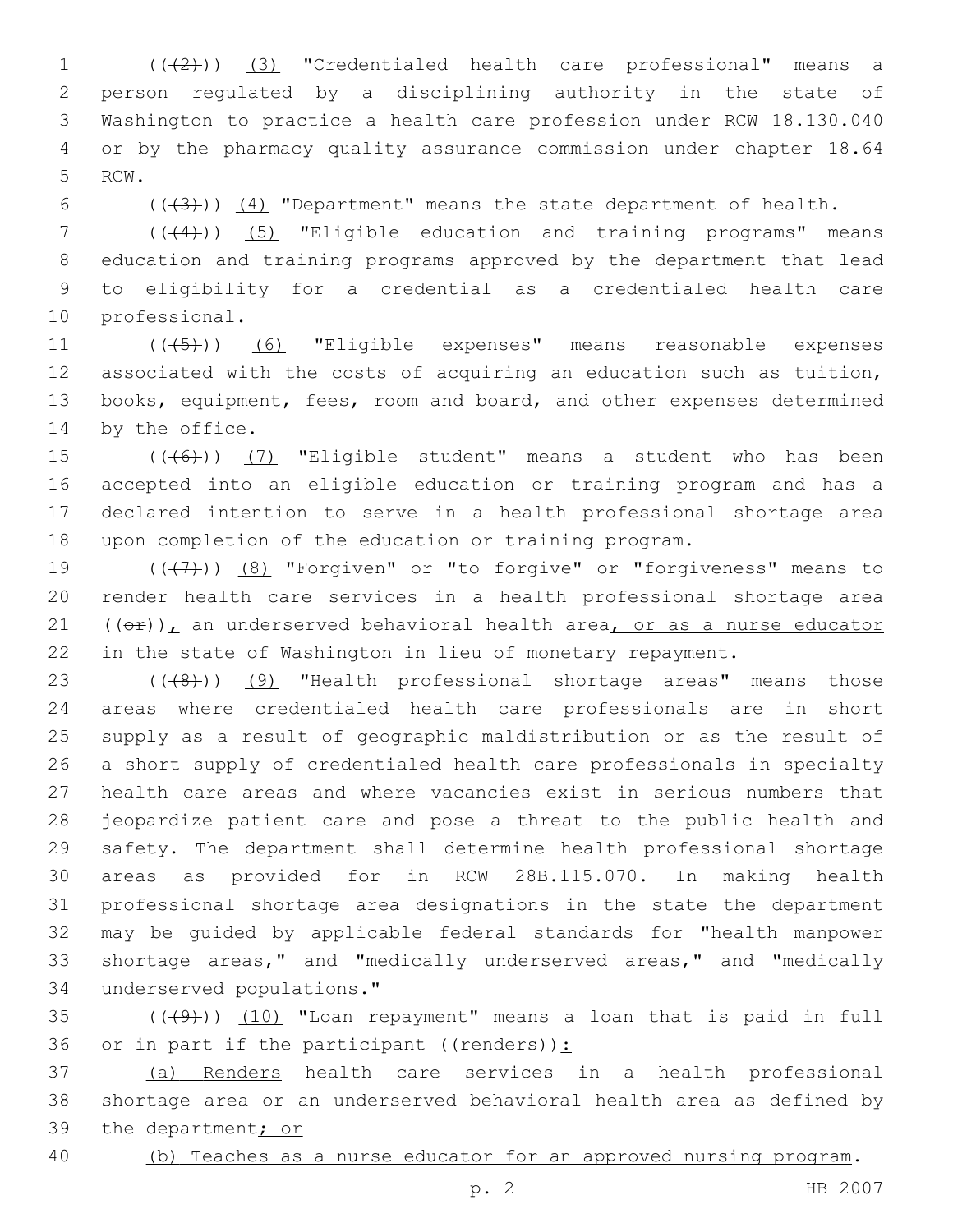1 (((10))) (11) "Nonshortage rural area" means a nonurban area of 2 the state of Washington that has not been designated as a rural 3 physician shortage area. The department shall identify the 4 nonshortage rural areas of the state.

 (((11))) (12) "Nurse educator" means an individual with an advanced nursing degree beyond a bachelor's degree that teaches nursing curriculum and is a faculty member for an approved nursing 8 program.

9 (13) "Office" means the office of student financial assistance.

10  $((+12)^{n})$   $(14)$  "Participant" means  $((a))$ :

 (a) A credentialed health care professional who has received a loan repayment award and has commenced practice as a credentialed health care provider in a designated health professional shortage 14 area or an underserved behavioral health area;

15 (b) A nurse educator teaching in an approved nursing program; or  $16$  (( $\text{an}$ ))

17 (c) An eligible student who has received a scholarship under this 18 program.

19 (((413))) (15) "Required service obligation" means an obligation 20 by the participant to  $((\text{prove})):$ 

21 (a) Provide health care services in a health professional 22 shortage area or an underserved behavioral health area for a period 23 to be established as provided for in this chapter; or

24 (b) Teach as a nurse educator for a period to be established as 25 provided for in this chapter.

26 ((+14))) (16) "Rural physician shortage area" means rural geographic areas where primary care physicians are in short supply as a result of geographic maldistributions and where their limited numbers jeopardize patient care and pose a threat to public health and safety. The department shall designate rural physician shortage 31 areas.

 $($   $($   $($   $($   $($   $+$   $15$  $))$   $($   $17)$  "Satisfied" means paid-in-full.

33 (((416))) (18) "Scholarship" means a loan that is forgiven in 34 whole or in part if the recipient renders health care services in a 35 health professional shortage area or an underserved behavioral health 36 area.

37 (((417))) (19) "Sponsoring community" means a rural hospital or 38 hospitals as authorized in chapter 70.41 RCW, a rural health care 39 facility or facilities as authorized in chapter 70.175 RCW, or a city 40 or county government or governments.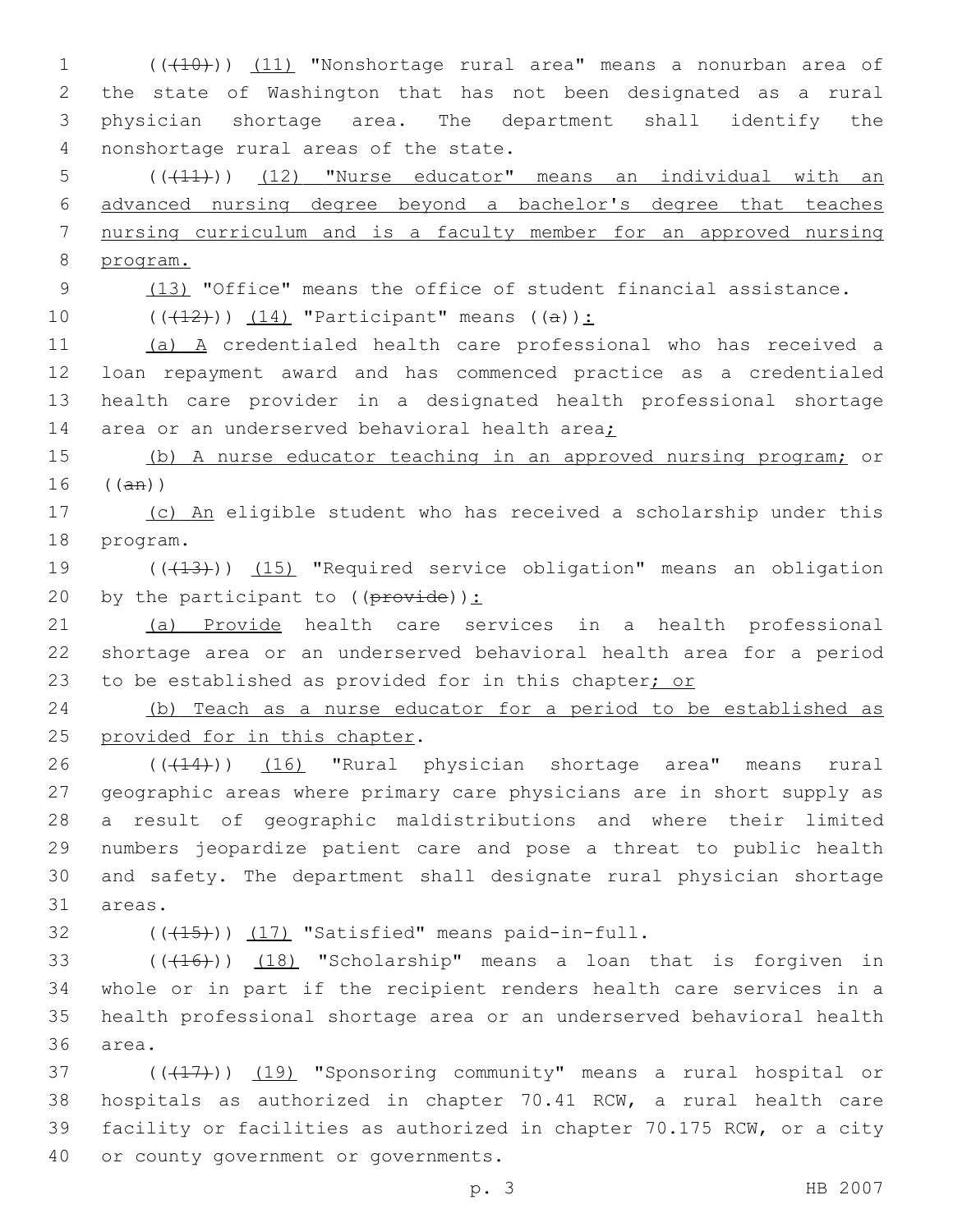(((18))) (20) "Underserved behavioral health area" means a geographic area, population, or facility that has a shortage of health care professionals providing behavioral health services, as 4 determined by the department.

 **Sec. 2.** RCW 28B.115.030 and 2019 c 302 s 3 are each amended to read as follows:6

 The Washington health corps is the state's initiative to encourage health care professionals to work in underserved communities. In exchange for service, the health care professional receives assistance with higher education, in the form of loan repayment or a conditional scholarship. The Washington health corps consists of the health professional loan repayment and scholarship 13 program  $((and))_L$  the behavioral health loan repayment program, and 14 the nurse educator loan repayment program.

 (1) The health professional loan repayment and scholarship program is established for credentialed health professionals and residents serving in health professional shortage areas.

 (2) The behavioral health loan repayment program is established for credentialed health professionals serving in underserved 20 behavioral health areas.

 (3) The nurse educator loan repayment program is established for nurse educators teaching for approved nursing programs.

23 (4) The ((health professional loan repayment and scholarship and the behavioral health loan repayment programs shall be administered 25 by the office)) office is the administrator of the programs under the Washington health corps. In administering the programs, the office 27 shall:

 (a)(i) Select credentialed health care professionals and residents to participate in the loan repayment portion and in the scholarship portion of the health professional loan repayment and 31 scholarship program; ((and))

 (ii) Select credentialed health care participants to participate 33 in the behavioral health loan repayment program; and

 (iii) Select nurse educators to participate in the nurse educator 35 loan repayment program;

 (b) Adopt rules and develop guidelines to administer the 37 programs;

 (c) Collect and manage repayments from participants who do not meet their service obligations under this chapter;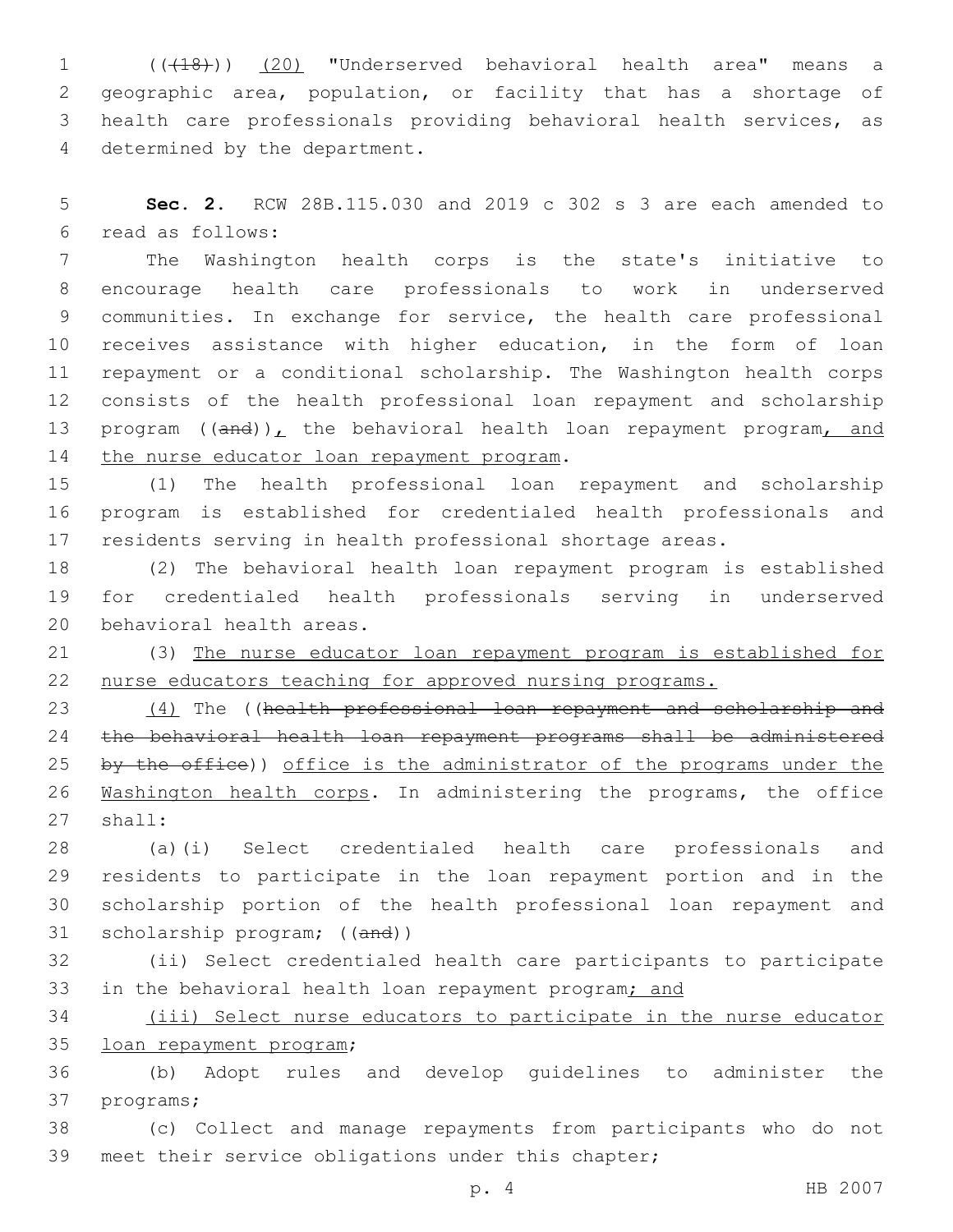(d) Publicize the program, particularly to maximize participation among individuals in shortage and underserved areas and among populations expected to experience the greatest growth in the workforce;4

 (e) Solicit and accept grants and donations from public and 6 private sources for the programs;

 (f) Use a competitive procurement to contract with a fund-raiser to solicit and accept grants and donations from private sources for the programs. The fund-raiser shall be paid on a contingency fee basis on a sliding scale but must not exceed fifteen percent of the total amount raised for the programs each year. The fund-raiser shall 12 not be a registered state lobbyist; and

 (g) Develop criteria for a contract for service in lieu of the service obligation where appropriate, that may be a combination of 15 service and payment.

 **Sec. 3.** RCW 28B.115.050 and 2019 c 302 s 5 are each amended to 17 read as follows:

 The office shall establish a planning committee to assist it in 19 developing criteria for the selection of participants for ((both the health professional loan repayment and scholarship program and the 21 behavioral health loan repayment program)) the Washington health 22 corps program. The office shall include on the planning committee representatives of the department, the department of social and health services, appropriate representatives from health care facilities, provider groups, consumers, the state board for community and technical colleges, the superintendent of public instruction, institutions of higher education, representatives from the behavioral health and public health fields, and other appropriate public and private agencies and organizations. The criteria may require that 30 some of the participants meet the definition of (("needy student")) 31 financial need under RCW 28B.92.030.

 **Sec. 4.** RCW 28B.115.070 and 2021 c 334 s 962 are each amended to 33 read as follows:

 (1) After June 1, 1992, the department, in consultation with the office and the department of social and health services, shall:

 (a) Determine eligible credentialed health care professions for the purposes of the health professional loan repayment and scholarship program and the behavioral health loan repayment program

p. 5 HB 2007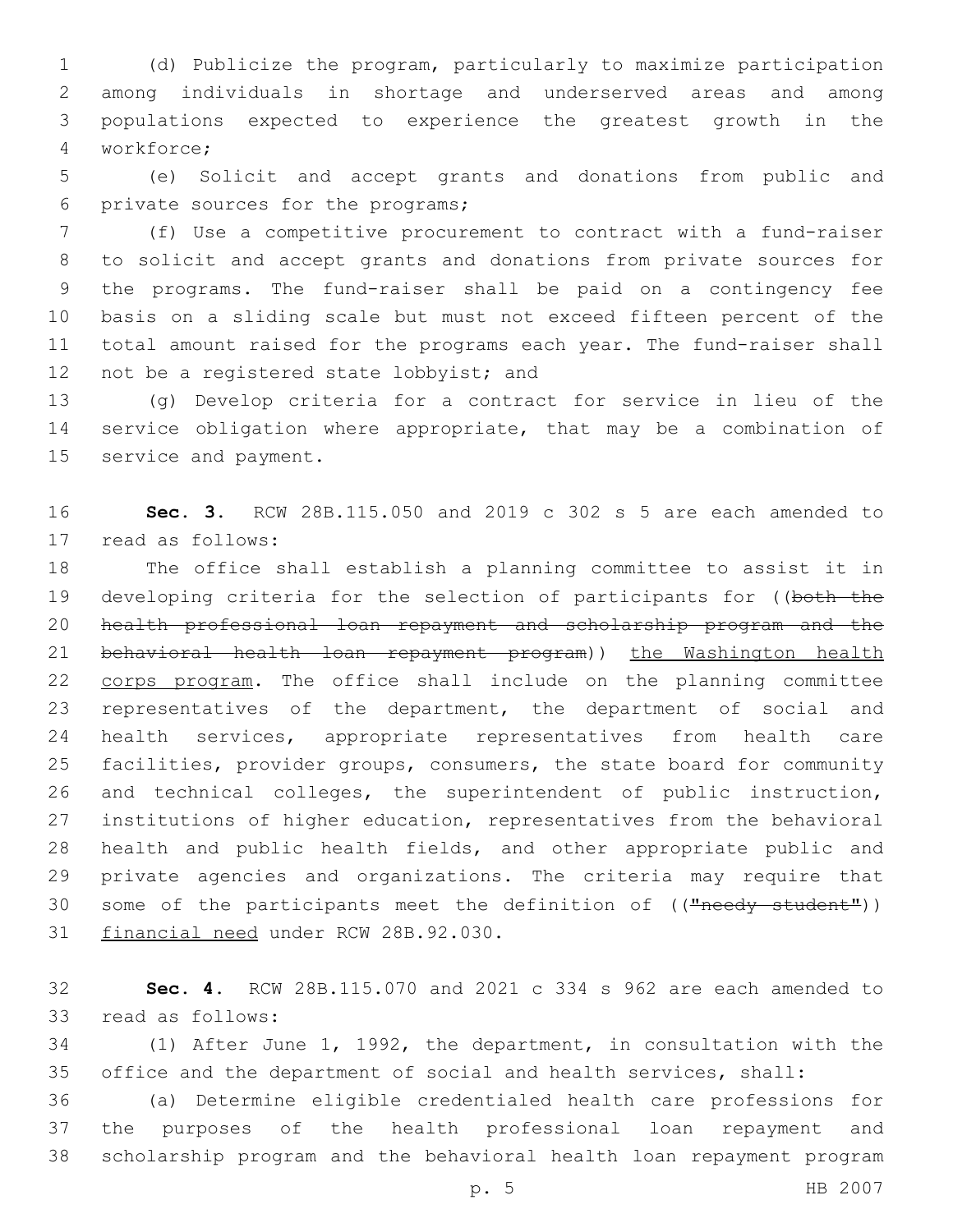authorized by this chapter. Eligibility shall be based upon an assessment that determines that there is a shortage or insufficient availability of a credentialed profession so as to jeopardize patient care and pose a threat to the public health and safety. The department shall consider the relative degree of shortages among professions when determining eligibility. The department may add or remove professions from eligibility based upon the determination that a profession is no longer in shortage. Should a profession no longer be eligible, participants or eligible students who have received scholarships shall be eligible to continue to receive scholarships or loan repayments until they are no longer eligible or until their 12 service obligation has been completed;

 (b) Determine health professional shortage areas for each of the eligible credentialed health care professions; and

 (c) Determine underserved behavioral health areas for each of the 16 eligible credentialed health care professions.

 (2) ((For the 2017-2019, 2019-2021, and 2021-2023 fiscal biennia, consideration for eligibility shall also be given to registered nursing students who have been accepted into an eligible nursing education program and have declared an intention to teach nursing 21 upon completion of the nursing education program.

22  $(3)$  For the 2019-2021 and 2021-2023 fiscal biennia, eligibility for loan repayment shall also be given to chiropractors.

 (4) During the 2019-2021 and 2021-2023 fiscal biennia, the department must consider pediatric and juvenile rheumatologists for 26 eligibility for loan repayment.)) The office, in consultation with 27 the department, shall determine selection criteria for nurse 28 educators and approved nursing programs.

 **Sec. 5.** RCW 28B.115.080 and 2019 c 302 s 7 are each amended to read as follows:30

 After June 1, 1992, the office, in consultation with the department and the department of social and health services, shall:

 (1) Establish the annual award amount for each credentialed health care profession which shall be based upon an assessment of reasonable annual eligible expenses involved in training and education for each credentialed health care profession for both the health professional loan repayment and scholarship program and the behavioral health loan repayment program. The annual award amount may be established at a level less than annual eligible expenses. The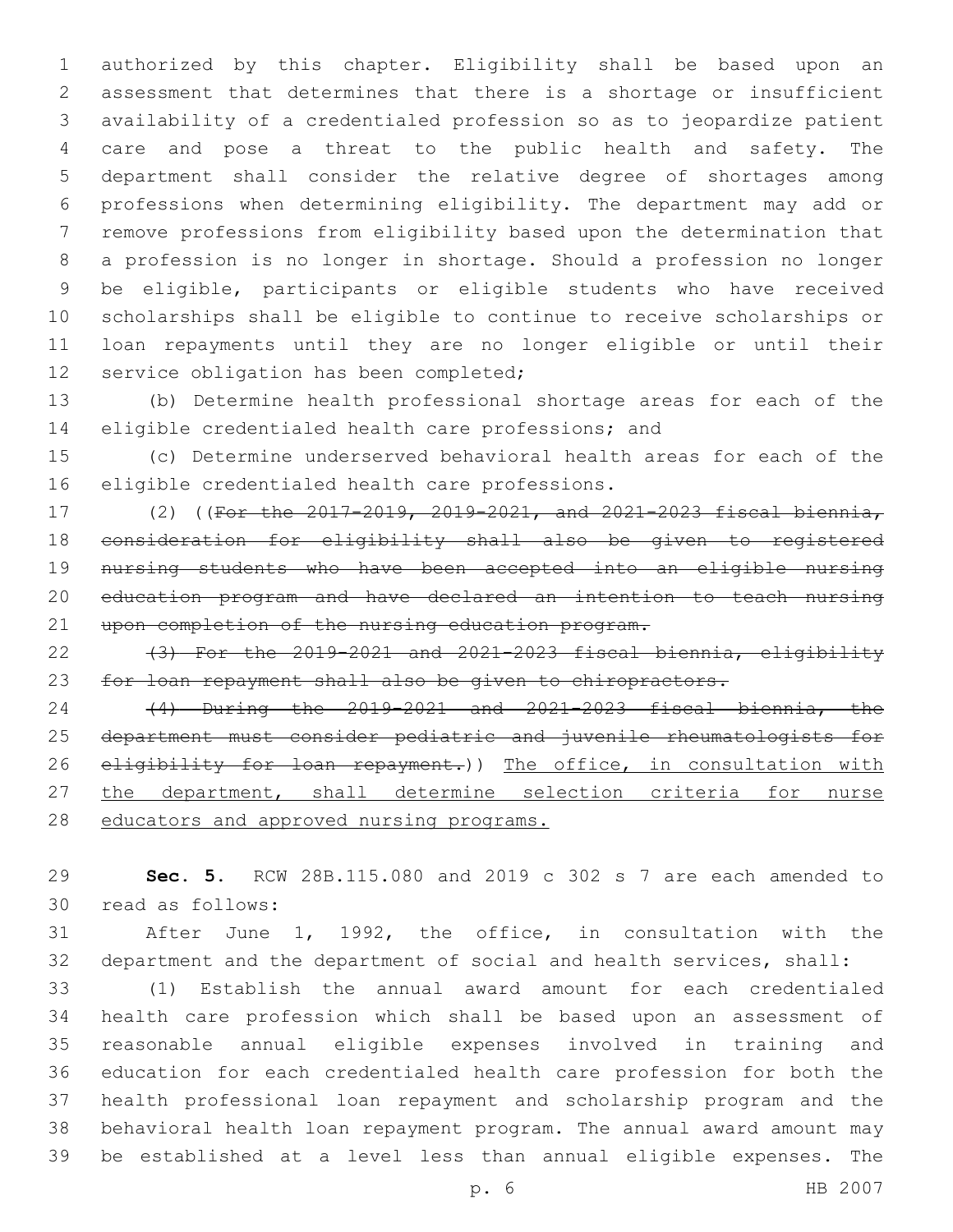annual award amount shall be established by the office for each eligible health profession. The awards shall not be paid for more 3 than a maximum of five years per individual;

 (2) Determine any scholarship awards for prospective physicians in such a manner to require the recipients declare an interest in serving in rural areas of the state of Washington. Preference for scholarships shall be given to students who reside in a rural physician shortage area or a nonshortage rural area of the state prior to admission to the eligible education and training program in medicine. Highest preference shall be given to students seeking admission who are recommended by sponsoring communities and who declare the intent of serving as a physician in a rural area. The office may require the sponsoring community located in a nonshortage rural area to financially contribute to the eligible expenses of a medical student if the student will serve in the nonshortage rural 16 area;

 (3) Establish the required service obligation for each credentialed health care profession, which shall be no less than three years or no more than five years, for the health professional loan repayment and scholarship program and the behavioral health loan repayment program. The required service obligation may be based upon the amount of the scholarship or loan repayment award such that higher awards involve longer service obligations on behalf of the 24 participant;

 (4) Establish the annual award amount and the required service 26 obligation for nurse educators participating in the nurse educator 27 loan repayment program. The annual award amount shall be based upon an assessment of reasonable annual eligible expenses involved in 29 training and education. The awards shall not be paid for more than a maximum of five years per individual. The required service obligation 31 shall be no less than three years or no more than five years. The required service obligation may be based upon the amount of the loan 33 repayment award such that higher awards involve longer service 34 obligations on behalf of the participant;

 (5) Determine eligible education and training programs for purposes of the scholarship portion of the health professional loan 37 repayment and scholarship program;

 ( $(\overline{+5})$ ) (6) Honor loan repayment and scholarship contract terms negotiated between the office and participants prior to May 21, 1991, concerning loan repayment and scholarship award amounts and service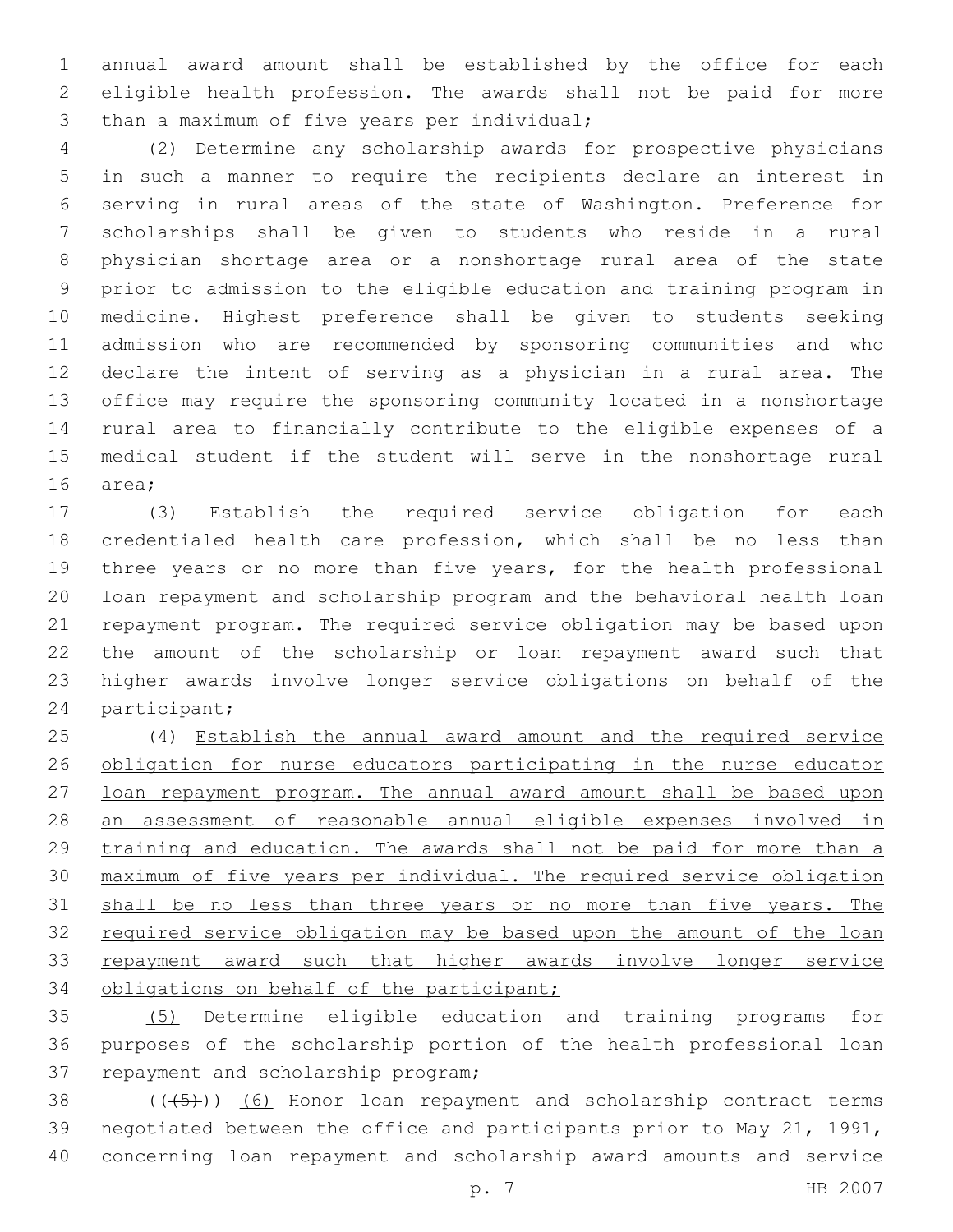1 obligations authorized under this chapter ((28B.115)) or chapter 2 70.180 RCW.

 **Sec. 6.** RCW 28B.115.090 and 2019 c 302 s 8 are each amended to 4 read as follows:

 (1) The office may grant loan repayment and scholarship awards to eligible participants from the funds appropriated to the ((health professional loan repayment and scholarship program, or from any 8 private or public funds given to the office for this purpose. The office may grant loan repayment to eligible participants from the funds appropriated to the behavioral health loan repayment program or 11 from any private or public funds given to the office for this 12 purpose)) Washington health corps program. Participants are 13 ineligible to receive loan repayment under the ((health professional loan repayment and scholarship program or the behavioral health loan 15 repayment program)) Washington health corps program if they have received a scholarship from programs authorized under this chapter or chapter 70.180 RCW or are ineligible to receive a scholarship if they 18 have received loan repayment authorized under this chapter ((or 19 chapter 28B.115 RCW) ).

 (2) Funds appropriated for the health professional loan repayment and scholarship program, including reasonable administrative costs, may be used by the office for the purposes of loan repayments or scholarships. The office shall annually establish the total amount of funding to be awarded for loan repayments and scholarships and such allocations shall be established based upon the best utilization of 26 funding for that year.

 (3) One portion of the funding appropriated for the health professional loan repayment and scholarship program shall be used by the office as a recruitment incentive for communities participating in the community-based recruitment and retention program as authorized by chapter 70.185 RCW; one portion of the funding shall be used by the office as a recruitment incentive for recruitment activities in state-operated institutions, county public health departments and districts, county human service agencies, federal and state contracted community health clinics, and other health care facilities, such as rural hospitals that have been identified by the department, as providing substantial amounts of charity care or publicly subsidized health care; one portion of the funding shall be used by the office for all other awards. The office shall determine

p. 8 HB 2007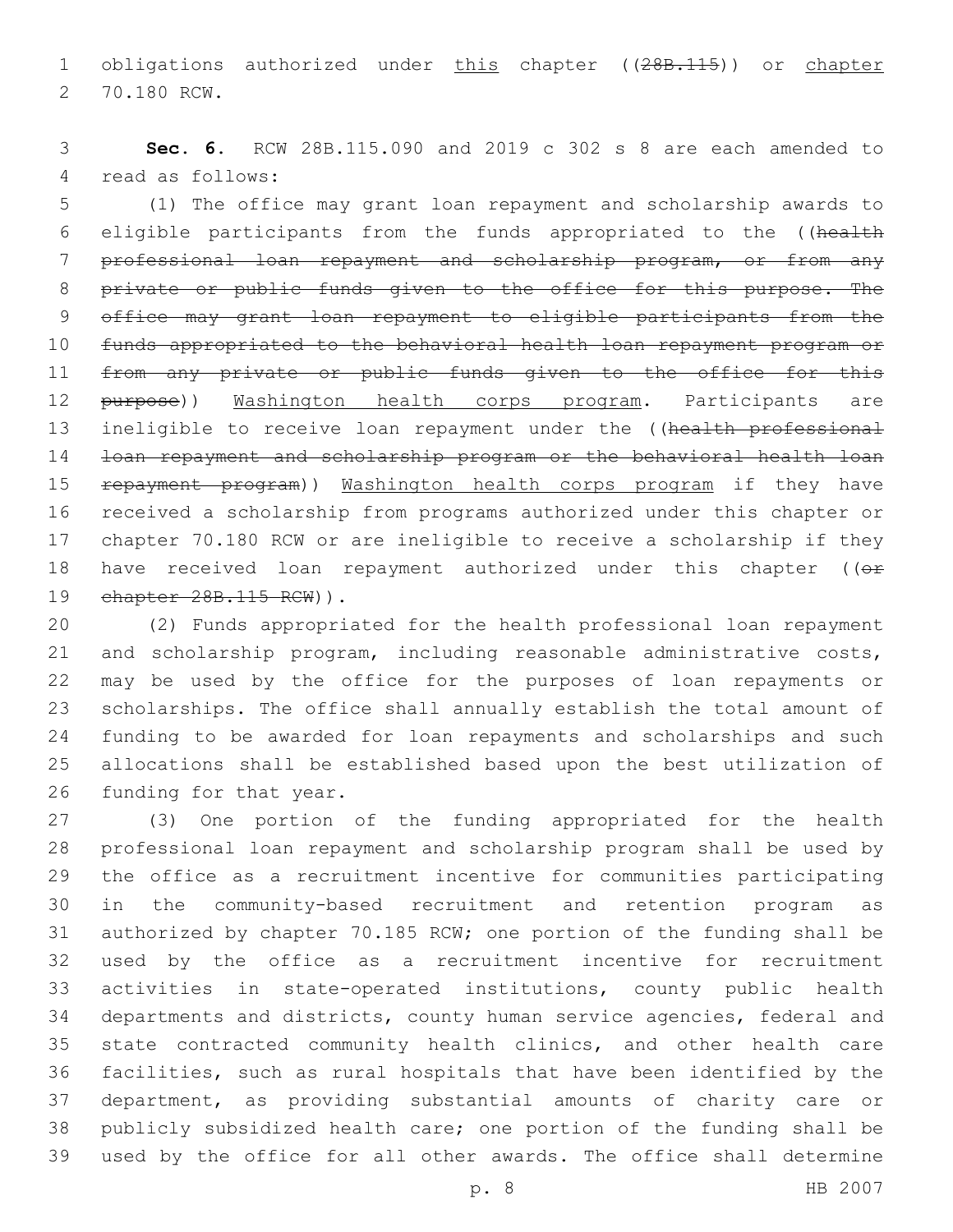the amount of total funding to be distributed between the three 2 portions.

 **Sec. 7.** RCW 28B.115.110 and 2019 c 302 s 10 are each amended to 4 read as follows:

 Participants in the Washington health corps who are awarded loan repayments shall receive payment for the purpose of repaying educational loans secured while attending a program of health professional training which led to a credential as a credentialed 9 health professional in the state of Washington.

 (1) Participants shall agree to meet the required service 11 obligation.

 (2) Repayment shall be limited to eligible educational and living expenses as determined by the office and shall include principal and 14 interest.

 (3) Loans from both government and private sources may be repaid by the program. Participants shall agree to allow the office access to loan records and to acquire information from lenders necessary to verify eligibility and to determine payments. Loans may not be renegotiated with lenders to accelerate repayment.

 (4) Repayment of loans established pursuant to the Washington health corps shall begin no later than ninety days after the individual has become a participant. Payments shall be made quarterly, or more frequently if deemed appropriate by the office, to the participant until the loan is repaid or the participant becomes ineligible due to discontinued service in a health professional 26 shortage area  $((\theta \cdot \hat{r}))_L$  an underserved behavioral health area, or as a 27 nurse educator at an approved nursing program after the required service obligation when eligibility discontinues, whichever comes 29 first.

 (5) Should the participant discontinue service in a health 31 professional shortage area  $((\theta \cdot \mathbf{r}))$ , an underserved behavioral health 32 area, or as a nurse educator at an approved nursing program, payments against the loans of the participants shall cease to be effective on the date that the participant discontinues service.

 (6) Except for circumstances beyond their control, participants who serve less than the required service obligation shall be obligated to repay to the program an amount equal to the unsatisfied portion of the service obligation, or the total amount paid by the program on their behalf, whichever is less. This amount is due and

p. 9 HB 2007